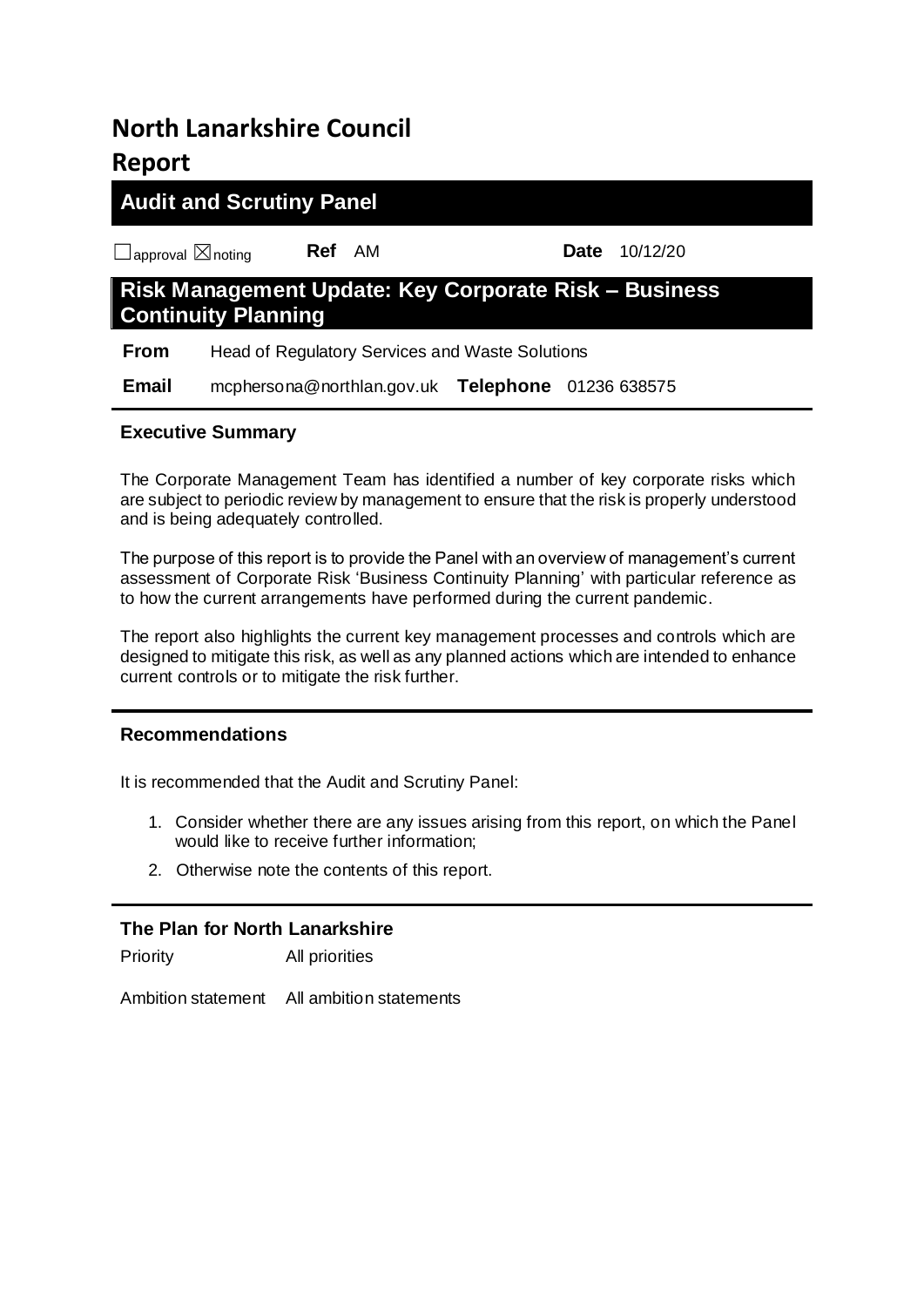## **1. Background**

- 1.1 As part of the agreed approach to the management of key corporate risks, each risk has a nominated member of the Extended Corporate Management Team (ECMT) as Risk Lead. Each risk has also been assigned to a relevant Corporate Working Group/Management Team for ongoing assessment, monitoring and review. Reviews are done on a frequency aligned to residual risk rating.
- 1.2 Under the Risk Management part of its agenda and in order to properly fulfil its role, the Panel is seeking to receive more detailed reports on the management of some of the key corporate risks. For this cycle, it has been agreed that a report be submitted on Corporate Risk 'Business Continuity Planning'.
- 1.3 This particular risk is aligned to the Corporate Resilience Management Team, with the Head of Regulatory Services & Waste Solutions identified as the Corporate Risk Lead.
- 1.4 Business continuity planning has been identified as a key corporate risk largely due to the need to effectively manage threats to service delivery given the essential nature of many Council services and the importance of the Council being able to continue to provide services in the light of some of the potential impacts of service disruption e.g. as a result of non-availability of staff and assets due to a severe weather event, fire, flood, cyber-attacks or other failure event within the Council's IT Infrastructure. Most notably however, effective business continuity planning has been integral in ensuring that the Council has continued to deliver its critical services during the current pandemic.
- 1.5 The Civil Contingencies Act 2004 and the Civil Contingencies Act 2004 (Contingency Planning) (Scotland) Regulations 2005 define local authorities as Category 1 Responders and as such we are required to fulfil certain statutory obligations in respect of contingency planning and business continuity.
- 1.6 Following an internal audit report in November 2018, although it was noted that there had been significant progress in improving the Council's overall Business Continuity arrangements, a number of additional actions were still identified as being required to further improve the Council's overall resilience through effective Business Continuity Planning (BCP).

## **2. Report**

- 2.1 An initial 'deep dive review' of this risk was presented to Audit and Scrutiny Panel in August 2017 with a residual risk rating of 15 – which signifies a "high" risk. Following the latest management review, the 'deep dive review' of this risk (at Appendix 1) has recently been reviewed and updated in light of the recent pandemic with an unchanged residual rating of 15 HIGH. Although the residual rating remains unchanged and at a "high" level, this is always to be expected due to the nature and complexities of the risks involved within this area.
- 2.2 A key recommendation from the internal audit report was the introduction of corporate guidance relevant to Business Continuity. The purpose of this would be to:
	- Allow a more consistent approach towards BCP across all Council Services;
	- Ensure that all Plans are regularly reviewed, updated and tested;
	- Ensure that failure of critical IT infrastructure/ systems are part of BCP; and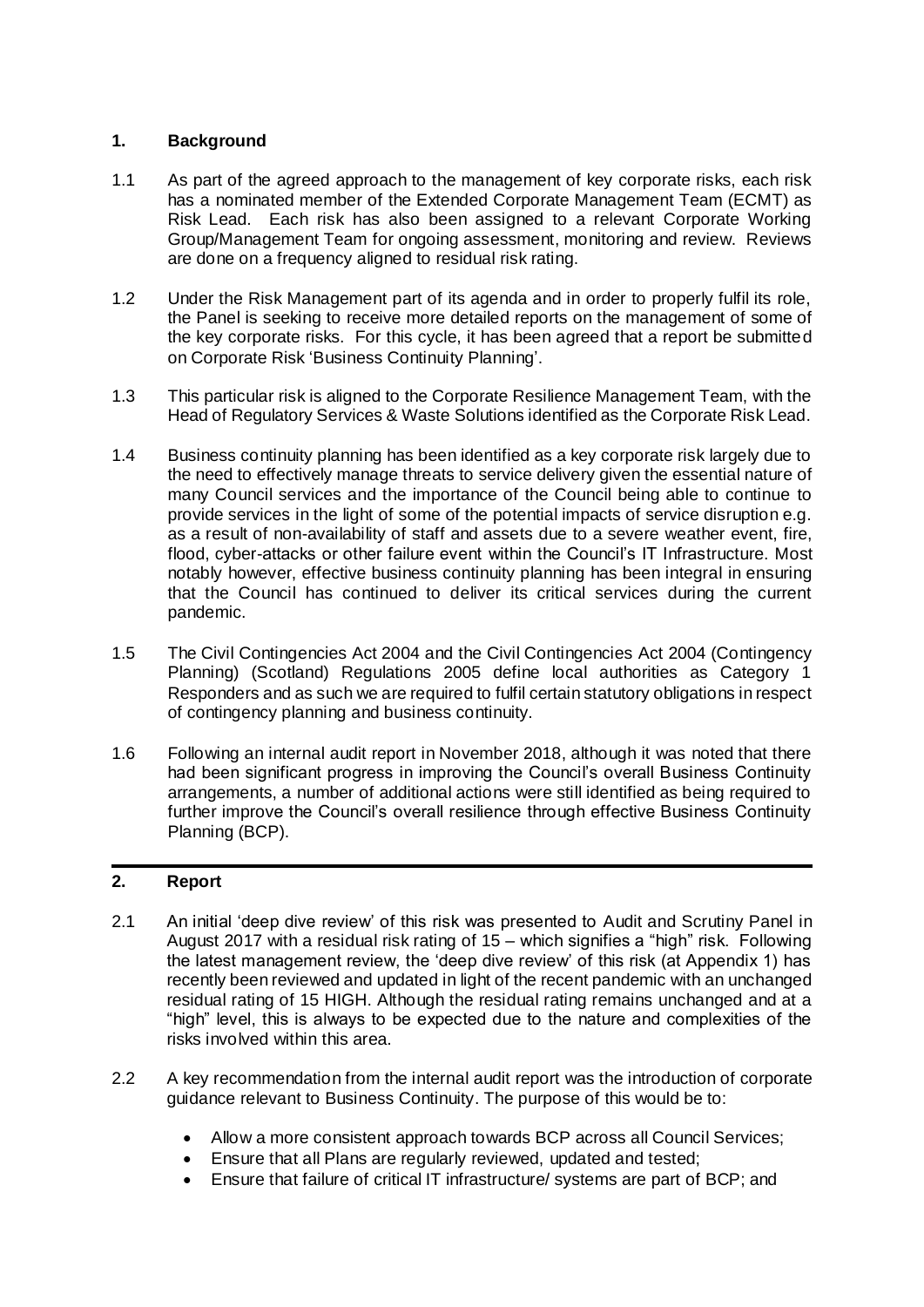- Ensure that periodic assurance is provided by all Senior Managers that appropriate and robust BCP is in place to cover all service areas.
- 2.3 In response to the above, the Resilience Development Team produced a standard Business Continuity Guidance document. A copy of the document is attached as Appendix 3 to this report.
- 2.4 The document provides specific guidance on key areas of BCP together with standard templates which will assist all Services in delivering an improved and standardised approach towards BCP.
- 2.5 Included within the guidance is an assurance return which all Heads of Service will be required to complete on an annual basis. This reflects a further key recommendation of the internal audit report and confirms that effective Business Continuity management is in place across all Service areas. The first return date for assurance returns was set at the 18<sup>th</sup> September 2020 and all returns have now been received from each Head of Service.
- 2.6 At the same time as the guidance document being released, work has already been undertaken to update and improve BCP across all Council Services. This has been coordinated by the Resilience Development Team through assistance from the Business Continuity Champions within each Service area. This review was significantly influenced by the lessons learned from the pandemic and the risk of a potential 'second wave'. All services have been asked to fully review their business continuity arrangements with specific reference to:
	- Sudden loss of access to central IT provision to reflect increasing reliance on home working;
	- Significant loss of staff for a period of 14 days;
	- A reduced availability of central office provision; and
	- Enhanced lock down provision similar to that experienced in March/ April.
- 2.7 This review was completed on the  $31<sup>st</sup>$  October and the consequence of this is that a revised Corporate Business Continuity Plan is now in place: <http://connect/CHttpHandler.ashx?id=44828&p=0> and this is further supported with detailed BCP's at each Service level.
- 2.8 The robustness of this updated Plan can be shown in the most recent exercise undertaken by the Council to test the resilience of its' Services against the 5 Levels of the new National Strategic Framework for COVID. The outcome from this exercise is shown in Appendix 2 and demonstrates that even at Level 4 restrictions, 84% of all Council service activities will continue, 10% would be reduced and only 6% would be stood down. Of those that would reduce or be stood down, none are listed as critical services and are the areas of business which you would expect to close under Level 4 restrictions – gyms, leisure facilities etc.
- 2.9 Also included within the guidance document is a summary of the Council's ongoing preparation to develop specific Business Continuity arrangements relevant to Power Resilience and how the Council will respond to a 'black start' event – the complete loss of power across the national grid. Original proposals were to provide emergency generator provision at the Civic Centre. However due to the costs involved and ongoing office rationalisation proposals, it was agreed to pause the introduction of such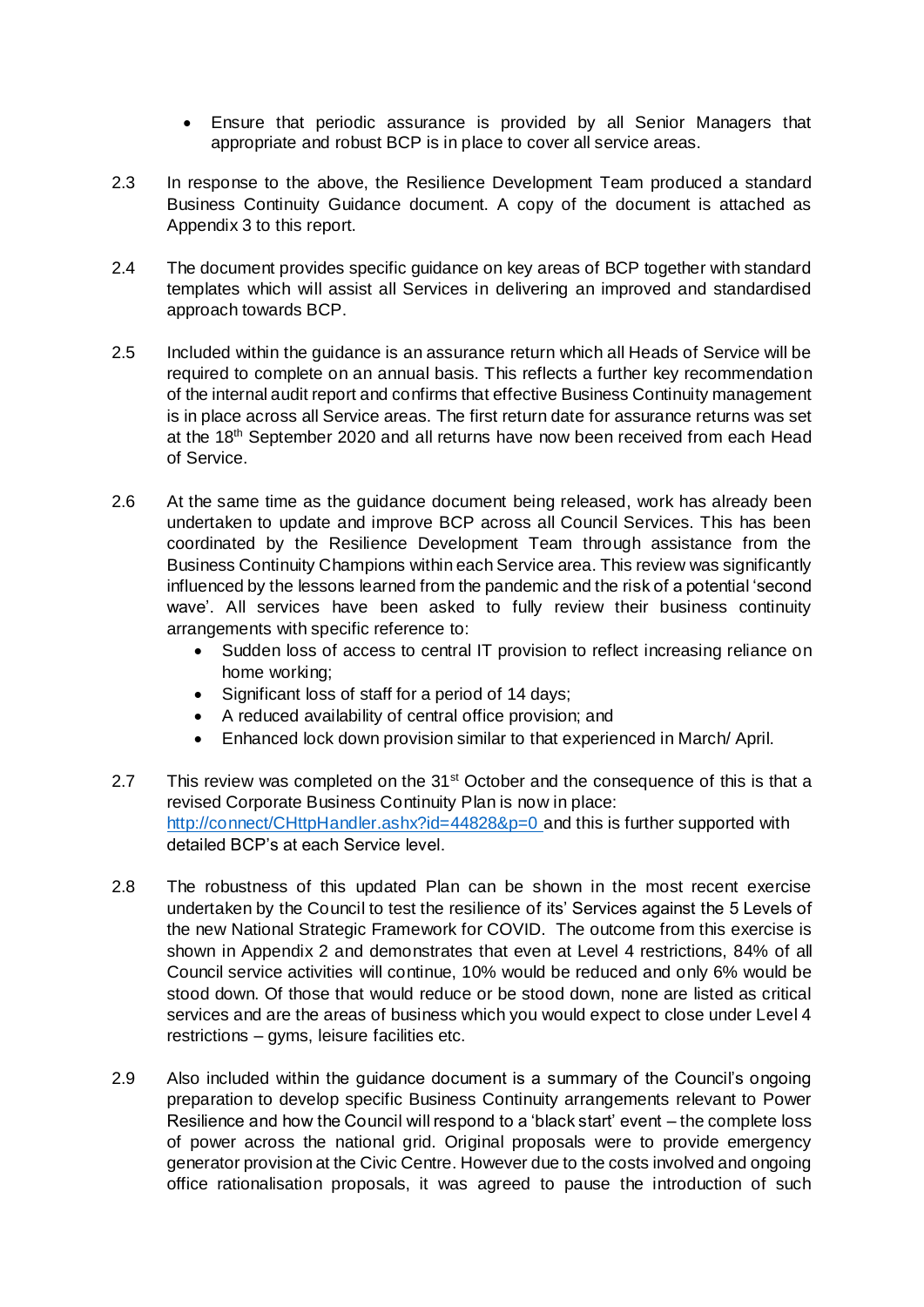arrangements. As an interim measure, arrangements are now being made to utilise the Council's CCTV centre within Coatbridge as a coordination hub in the event of any 'black start' event.

- 2.10 Further detailed guidance on 'black start' has now been released by the Scottish Government and the Resilience Development team is now preparing a Council document in line with the new guidance. A copy of this new policy will be submitted to the Council's Environment and Transportation Committee in the New Year.
- 2.11 In addition to the above, there has also been a review of the entire suite of Resilience documents to reflect the recent changes within the Council. This includes an updated Corporate Resilience Plan, Rest Centre Information Guide and Emergency Out of Hours directory.
- 2.12 Following approval of the updated Resilience Planning and Business Continuity arrangements by the CMT, information on the new guidance and the new Resilience documents was issued to all senior officers and updated on the Council's intranet system: [http://connect/index.aspx?articleid=20534.](http://connect/index.aspx?articleid=20534)
- 2.13 To allow all Services to review their own revised Business Continuity arrangements and the new Corporate documents, two Resilience Response Awareness Sessions were organised for the  $4<sup>th</sup>$  and 12<sup>th</sup> June 2019 and were well attended by senior officers across all Services within the Council. Repeat events such as this will be arranged by the Resilience Development Team over the coming year.
- 2.14 The Council has an ICT Disaster Recovery (DR) plan which provides support and guidance to the Disaster Recovery Team – comprising ICT management, staff and service delivery partners - to recover from a significant disruption to ICT services.
- 2.15 The DR plan focuses on actions, process and timelines required to recover core/priority systems, applications and data hosted within the Council's two datacentres, but does not detail how services should maintain business as usual in the absence of their key systems.
- 2.16 An overview of the DR Plan and testing arrangements was presented to the Audit and Scrutiny Panel in September 2019. This report advised that maintenance of the DR plan would be incorporated into the DigitalNL programme to ensure continuity and consistency of approach is maintained during the period of significant change.
- 2.17 As members are aware, the Council engaged a specialist system integrator (SI) partner to develop, build and implement the technology changes envisaged within the DigitalNL transformation programme. Working collegiately with the SI, an independent view of DR requirements will take place during the discovery and design stages, with outputs considered by the Council's Enterprise Architecture Governance Group, who have a remit to ensure DR arrangements are considered and implemented consistently going forward.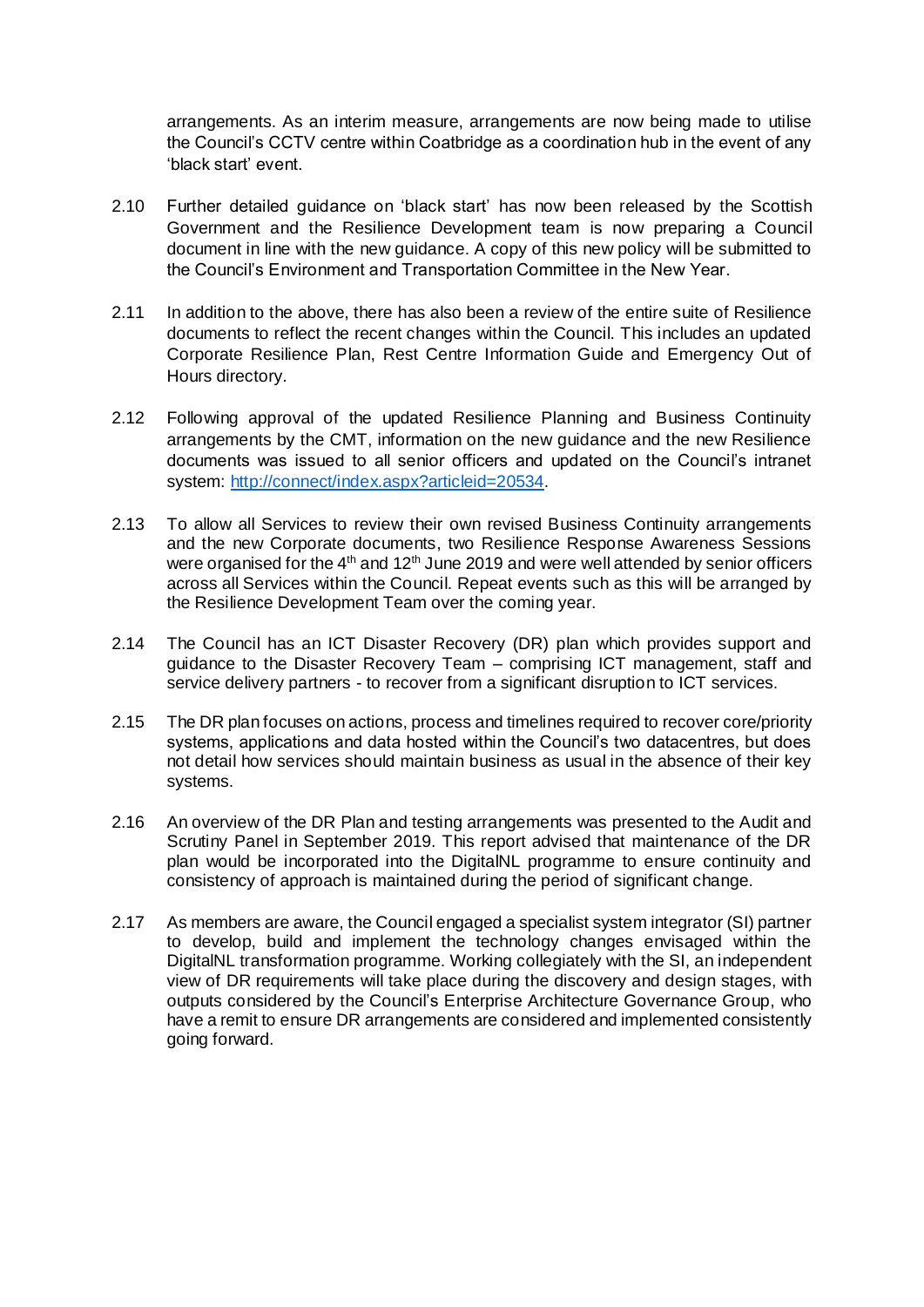## **3. Equality and Diversity**

## 3.1 **Fairer Scotland Duty**

3.1.1 There is no requirement for any assessment.

## **3.2 Equality Impact Assessment**

3.2.1 There is no requirement for any assessment.

## **4. Implications**

#### **4.1 Financial Impact**

4.1.1 There are no financial impacts associated with this report.

#### **4.2 HR/Policy/Legislative Impact**

4.2.1 Delivery of effective Business Continuity Planning is essential in fulfilling the Council's statutory obligations. Adoption of these guidance notes will assist in that regard.

## **4.3 Environmental Impact**

4.3.1 There are no environmental impacts associated with this report.

#### **4.4 Risk Impact**

4.4.1 This BCP risk ensures appropriate management and monitoring of the risks to successful achievement of effective BCP, and will increase the likelihood of delivering effective BCP arrangements.

#### **5. Measures of success**

5.1 Effective Business Continuity Planning will ensure the delivery of critical services in the event of a major incident.

#### **6. Supporting documents**

- 6.1 Appendix 1 Deep Dive Risk Review of Corporate Risk 'Business Continuity Planning'.
- 6.2 Appendix 2 Service Readiness Assessment
- 6.3 Appendix 3 Business Continuity Guidance Notes

Anhen 11/L

**Andrew McPherson Head of Regulatory and Waste Solutions**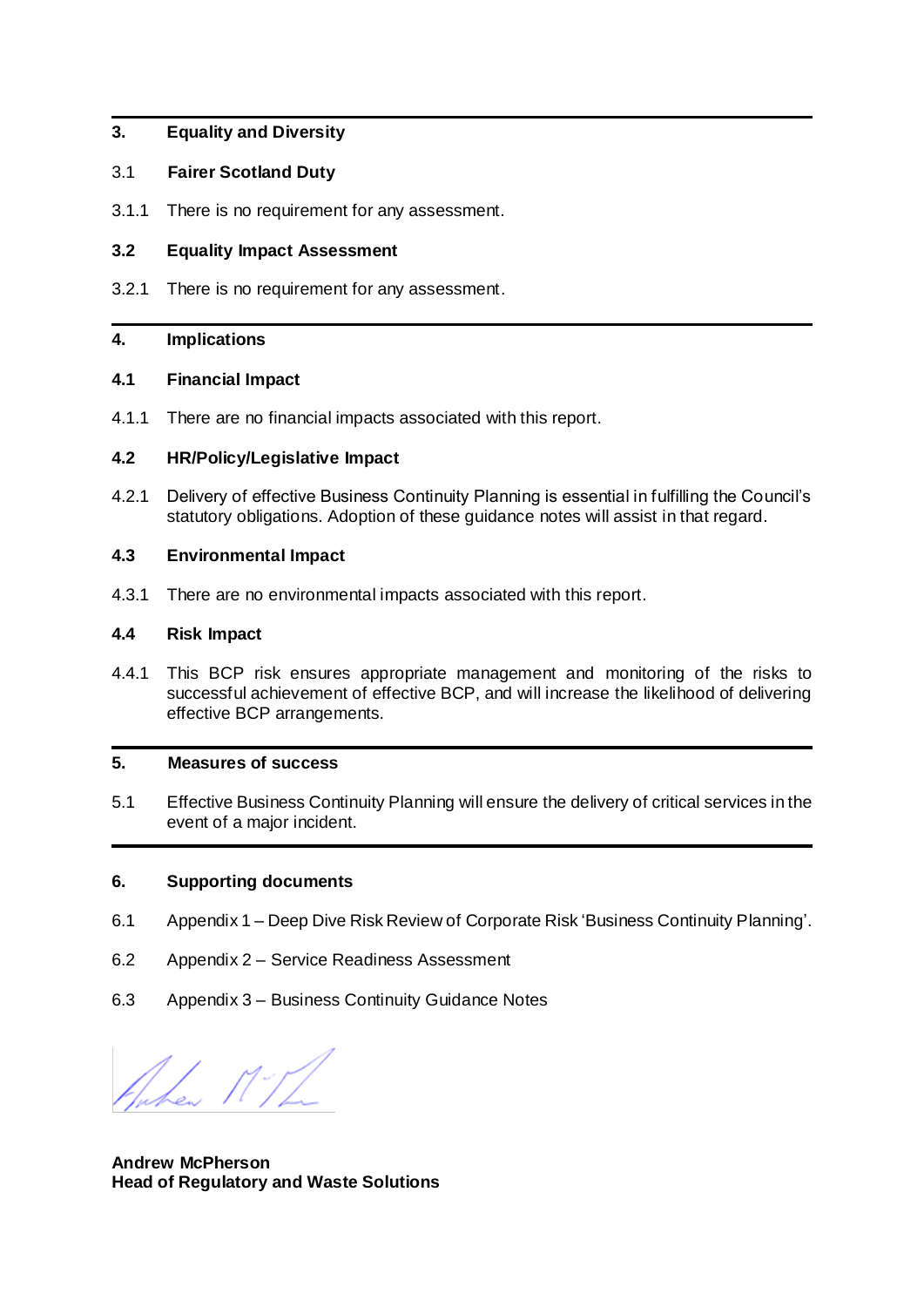## **Appendix 1 - Deep Dive Risk Review of Corporate Risk 'Business Continuity Planning'.**

**Deep Dive Report** RIS0000015 **Risk Title** Business Continuity Planning **Risk Continuity Planning Andrew McPherson** 

#### **Risk Context**

Following crises in preceding years, the Civil Contingencies Act 2004 (Contingency Planning) (Scotland) Regulations 2005 were laid before the Scottish Parliament on 7th October 2005, and came into force on 14th November 2005. This provides the legislation for the Scottish dimension of civil protection in the UK, in terms of the Civil Contingencies Act 2004. Part of the Act requires businesses to have continuity planning measures in place in order to survive and continue to thrive, whilst working towards keeping the incident as minimal as possible. In accordance with the Act, North Lanarkshire Council has a duty to make relevant provisions and this forms an important part of the Council's Resilience Development functions. NLC has a statutory duty to provide a range of services to service users. Many of these services are time critical and must be provided within the current day, as failure to deliver could have a major impact on service users and other stakeholders e.g. home care support, gritting of roads etc. It is the responsibility of each Service within North Lanarkshire Council to detail their specific Business Continuity arrangements whi ch would be enacted, as appropriate, to mitigate the impact of an emergency, complying with the following timescales:- Within 24 hours; 1-3 days; 4-7 days and 7+ days. The robustness of the Council's arrangements can be shown in the response to the recent pandemic where it was demonstrated that all critical services were maintained. Further, the most recent exercise undertaken by the Council to test the resilience of its' Services against the 5 Levels of the new National Strategic Framework for COVID, demonstrates that even at Level 4 restrictions, 84% of all Council services will continue, 10% would be reduced and only 6% would be stood down. Of those that would reduce or be stood down, none are listed as critical services and are the areas of business which you would expect to close under Level 4 restrictions - gyms, leisure facilities etc. With regards to the concerns over EU Exit, work continues across NLC to gain a better understanding of the potential risks and impacts on organisational ability to provide services at expected level of costs and quality. It is expected that BCP arrangements will be revised to reflect any changes when details of the final out come of the EU Exit discussions are known. **Latest Assessment** 14 November 2020 **Next Assessment** 28 January 2021 **Frequency** Every 3 Months **Risk Description** The council fails to meet expected service delivery standards and/or legislative or statutory requirements and provides a poor response to disruptive external and internal events which result in a loss of people, buildings or IT systems e.g. as a result of a pandemic, non-availability of staff and assets, fire, flood, cyber-attack or other failure event (either internally or externally i.e. cloud based). **Organisation Structure** North Lanarkshire Corporate

#### **Due To**

There being inadequate and ineffective Business Continuity Planning (BCP) arrangements in place.

#### **Impact**

Critical services or business operations being interrupted for more significant periods of time than would be acceptable and/or a failure to effectively safeguard service users or meet key legislative or statutory requirements.

#### **Corporate Priorities**

- Improving economic opportunities and outcomes
- Supporting all children to realise their full potential
- Improving the council's resource base
- Improving relationships with communities and the third sector
- Improving the health, wellbeing and care of communities

| Inherent Assessment ASM0000015 | Likelihood - L | $Im$ pact - 4 | $High - 20$ |
|--------------------------------|----------------|---------------|-------------|
| Likelihood Reason              |                |               |             |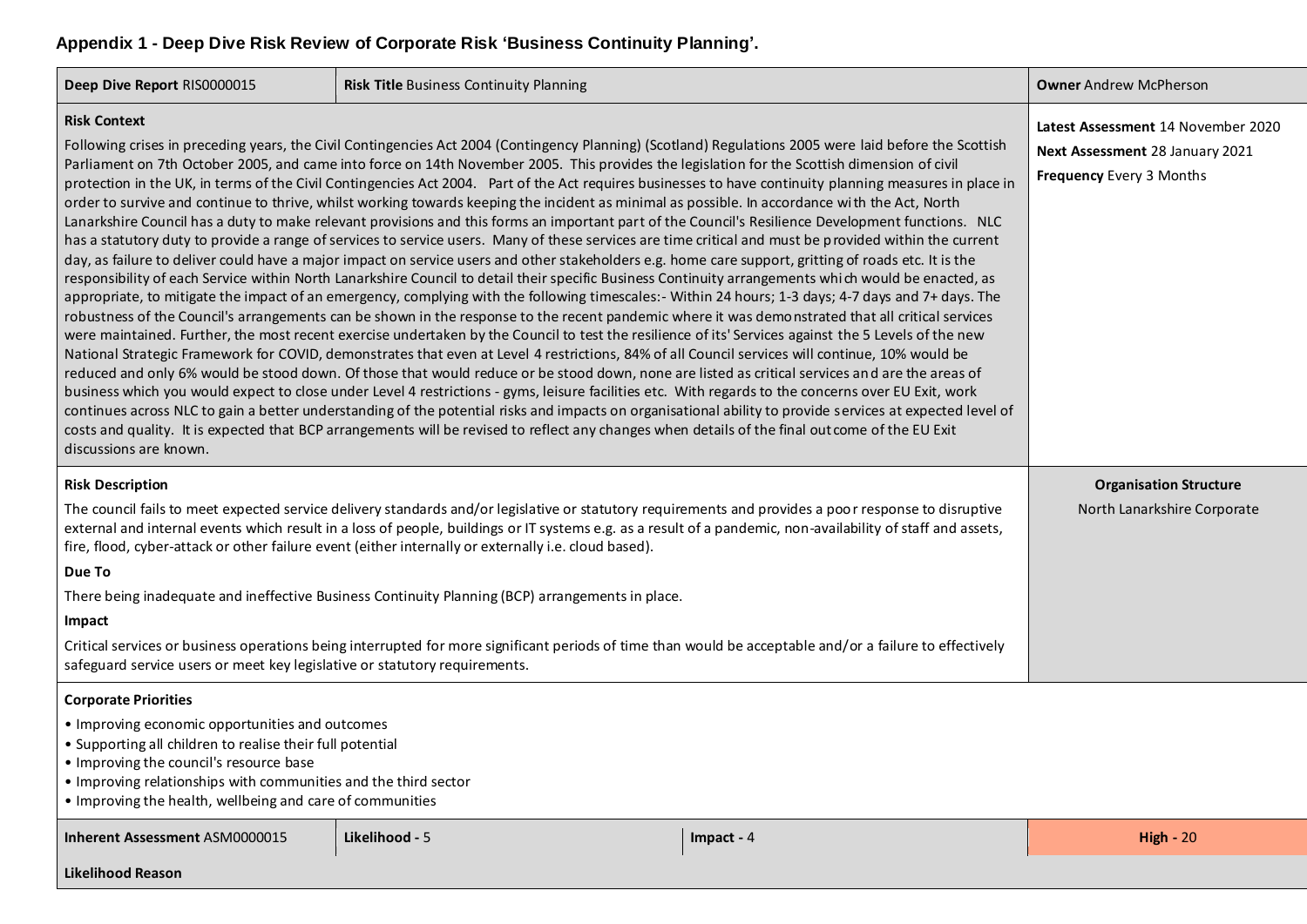Experience shows it is almost certain that from time to time events will happen that will impact on the Council's ability to deliver key services or knock out critical processes or assets which support service delivery.

#### **Impact Reason**

Without a detailed understanding of potential threats and time critical services it is not possible to fully understand potential impacts to service users, stakeholders and NLC and to consider how the Council should respond, and without effective business continuity management arrangements, the council's response to managing these impacts and returning service delivery to expected levels will be unplanned and as a consequence is likely to be poorly co-ordinated and implemented.

| <b>Controls and Actions</b>                                                                                                                                                                                                                               | Owner                   | <b>Status</b> | <b>Completion Date</b> |
|-----------------------------------------------------------------------------------------------------------------------------------------------------------------------------------------------------------------------------------------------------------|-------------------------|---------------|------------------------|
| CON0000672 - Annual reporting of Business Continuity to both Corporate Management Team and Environment &<br>Transportation Committee.                                                                                                                     | Andrew McPherson        | Implemented   | 28 January 2019        |
| CON0000183 - Clear ownership of BCM risk and proven skill set                                                                                                                                                                                             | Andrew McPherson        | Implemented   | 20 November 2019       |
| ACT0000088 - All functions to finalise detailed business continuity plans including disaster recovery procedures.                                                                                                                                         | <b>Andrew McPherson</b> | Complete      | 31 July 2018           |
| ACT0000410 - Annual Business Continuity Return to be drafted and circulated to all Heads of Service.                                                                                                                                                      | <b>Andrew McPherson</b> | Complete      | 30 August 2019         |
| CON0000184 - Approved Corporate BCP now in place covering all Council services, including disaster recovery<br>procedures.                                                                                                                                | Andrew McPherson        | In Progress   |                        |
| ACT0000089 - Annual testing of BCP Plans, including arrangements in respect of ALEO delivery, by all functions.                                                                                                                                           | <b>Andrew McPherson</b> | Complete      | 31 August 2019         |
| ACT0000406 - Ensure that procedures in the event of the loss of ICT systems are documented in all disaster<br>recovery plans                                                                                                                              | <b>Andrew McPherson</b> | Complete      | 30 November 2019       |
| ACT0000407 - BCP/DR Plans to be updated to reflect changing organisational structure                                                                                                                                                                      | Aileen McMann           | Complete      | 31 March 2019          |
| ACT0000408 - Consider at least one area of each Service's BCP to be peer reviewed/independently challenged at an<br>appropriate point in the future. Review appropriateness at next risk review 28-01-2021.                                               | Aileen McMann           | Raised        | 28 January 2021        |
| ACT0000409 - The ICT Disaster Recovery Plan to be reviewed and updated as a matter of urgency.                                                                                                                                                            | Katrina Hassell         | Complete      | 30 October 2019        |
| ACT0000411 - Specific Business Continuity Arrangements are being drafted to reflect response in the event of a<br>Power Resilience event.                                                                                                                 | <b>Andrew McPherson</b> | Underway      | 31 January 2021        |
| <b>CON0000185</b> - BCP Champion within each Service is responsible for BCP development through their respective<br>business functions, using standard methodology and documentation, with feedback to Resilience Development Unit<br>(RDU) and Risk Lead | <b>Andrew McPherson</b> | Implemented   | 28 January 2019        |
| ACT0000090 - Establish annual reporting of position with Business Continuity to CMT and Environment &<br><b>Transportation Committee</b>                                                                                                                  | <b>Andrew McPherson</b> | Complete      | 30 September 2018      |
| CON0000186 - BCP Core Group established and meeting regularly Chaired by Resilience Development Co-ordinator                                                                                                                                              | Aileen McMann           | In Progress   |                        |
| ACT0000091 - Ensure that services dependent upon ALEO/external partner service delivery, formally document<br>processes and procedures to be followed should such arrangements end prematurely.                                                           | Katrina Hassell         | Complete      | 31 December 2019       |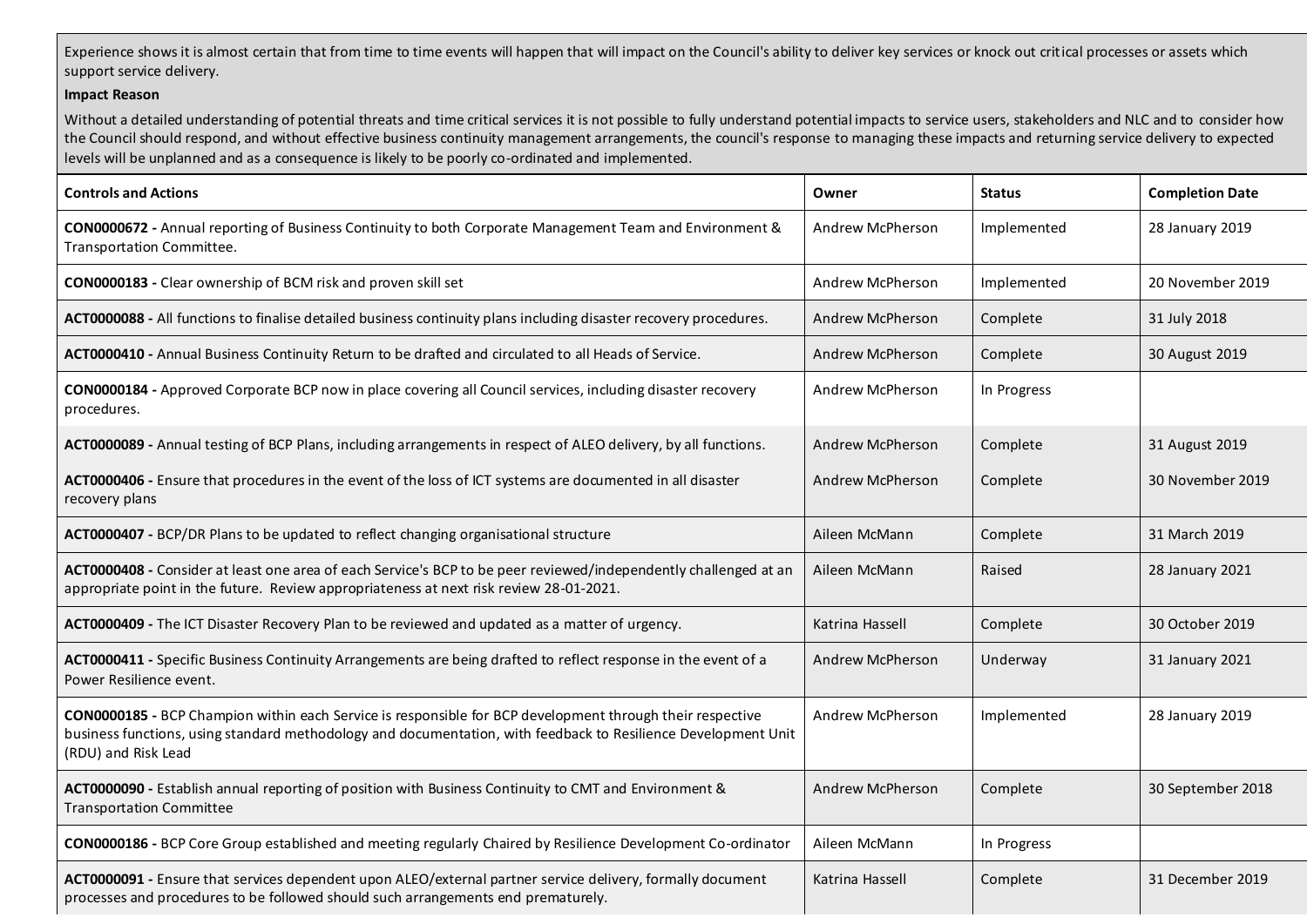| ACT0000093 - The Covid 19 emergency required ALEOs to focus on essential services and plans to review their BCP<br>arrangements were not progressed as council staff and services prioritised responding to the pandemic. A review of<br>these arrangements will take place once the emergency is over - lessons learned from the pandemic will be<br>incorporated as appropriate.                                                                                                                                                                                                                          | Katrina Hassell | Raised       |                         | 30 June 2021 |            |                 |
|-------------------------------------------------------------------------------------------------------------------------------------------------------------------------------------------------------------------------------------------------------------------------------------------------------------------------------------------------------------------------------------------------------------------------------------------------------------------------------------------------------------------------------------------------------------------------------------------------------------|-----------------|--------------|-------------------------|--------------|------------|-----------------|
| ACT0000535 - Consideration of Impacts on service BCPs as a result of asset rationalisation through BCP Core group<br>and service management teams. Update at Nov 2020 - This will be covered by the ongoing review of individual<br>BCP's within Services and will depend on which buildings will be available and where Services are allocated their<br>'base'. Services have completed a complete review of their BCP through the current review and completed by 31st<br>October. Once we have allocation of office accommodation this should be complete. Review position again at end<br>January 2021. |                 |              | Aileen McMann           | Underway     |            | 31 January 2021 |
| CON0000673 - Corporate Guidance for Business Continuity in place                                                                                                                                                                                                                                                                                                                                                                                                                                                                                                                                            |                 |              | Aileen McMann           | Implemented  |            | 18 June 2019    |
| ACT0000412 - New Corporate Guidance for Business Continuity drafted and presented to all Heads of Service                                                                                                                                                                                                                                                                                                                                                                                                                                                                                                   |                 |              | Aileen McMann           | Complete     |            | 30 April 2019   |
| cON0000836 - Annual assurance return framework now in place and to be made by all Heads of Service covering: -<br>Annual testing and review of BCP's - Documented arrangements and procedures in respect of failure of<br>ALEO/External Partner service delivery - Procedures in the event of the loss of ICT systems are documented in all<br>disaster recovery plans.                                                                                                                                                                                                                                     |                 |              | Andrew McPherson        | In Progress  |            |                 |
| ACT0000534 - Annual assurance return to be completed by each Heads of Service to ensure: - Annual testing and<br>review of BCP Plans - Documented arrangements and procedures in respect of failure of ALEO/External Partner<br>service delivery - Procedures in the event of the loss of ICT systems are documented in all disaster recovery plans.                                                                                                                                                                                                                                                        |                 |              | <b>Andrew McPherson</b> | Complete     |            | 31 August 2020  |
| ACT0000536 - Guidance to be provided to services on how testing can be achieved.                                                                                                                                                                                                                                                                                                                                                                                                                                                                                                                            |                 |              | Aileen McMann           | Complete     |            | 2 March 2020    |
| Residual Assessment ASM0001259                                                                                                                                                                                                                                                                                                                                                                                                                                                                                                                                                                              | Likelihood - 5  | Impact - $3$ |                         |              | High $-15$ |                 |
| <b>Likelihood Reason</b>                                                                                                                                                                                                                                                                                                                                                                                                                                                                                                                                                                                    |                 |              |                         |              |            |                 |

The likelihood of an emergency incident affecting the Council is almost certain within a 12-month period.

#### **Impact Reason**

A new BCP methodology has been developed and there is a focus across all Services on consistent and comprehensive completion of detailed business continuity planning based on critical activities and their Recovery Time Objectives (RTOs). However, irrespective of the controls in place, an emergency incident by definition, will always have a degree of impact on the Council and potentially its residents.